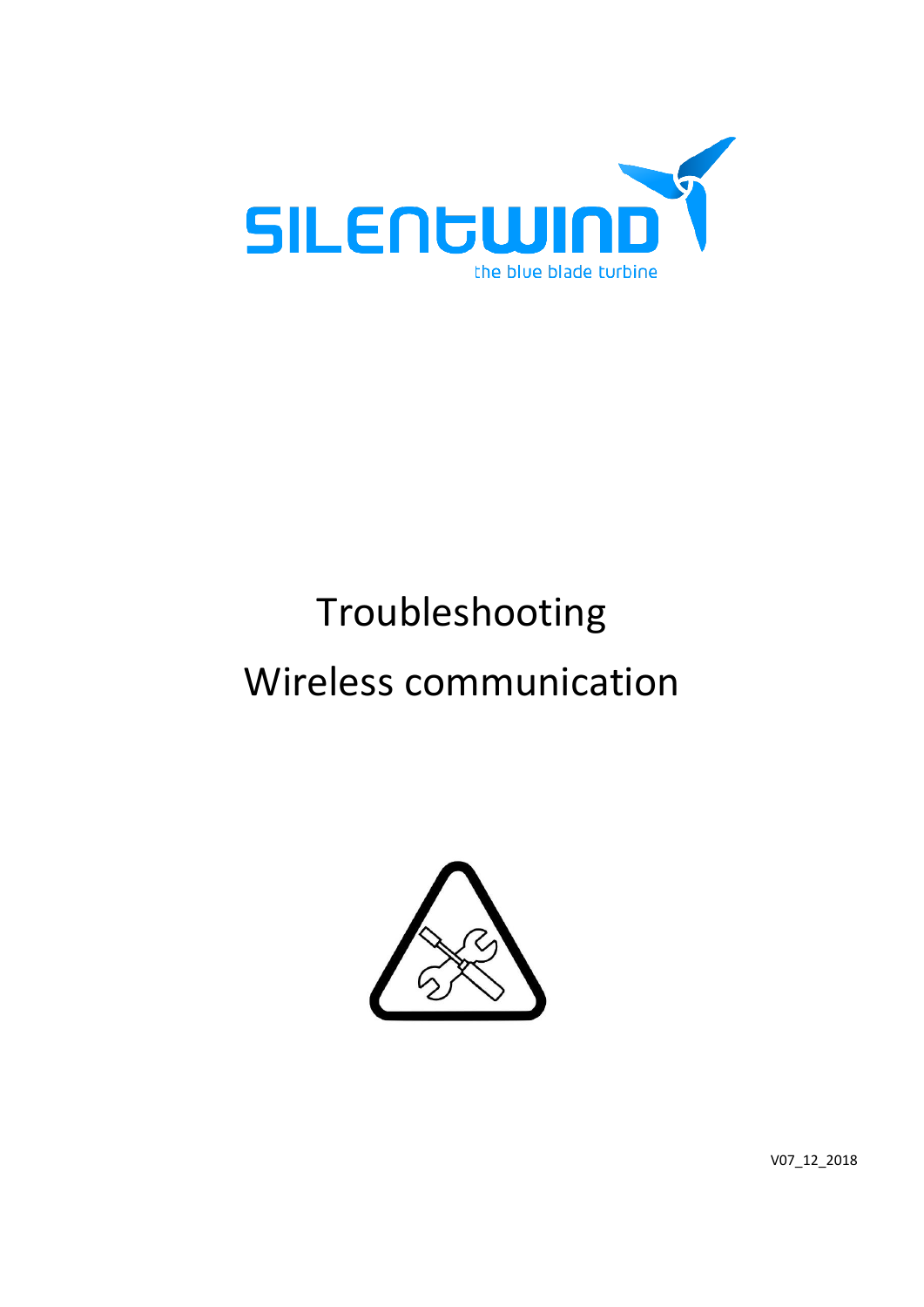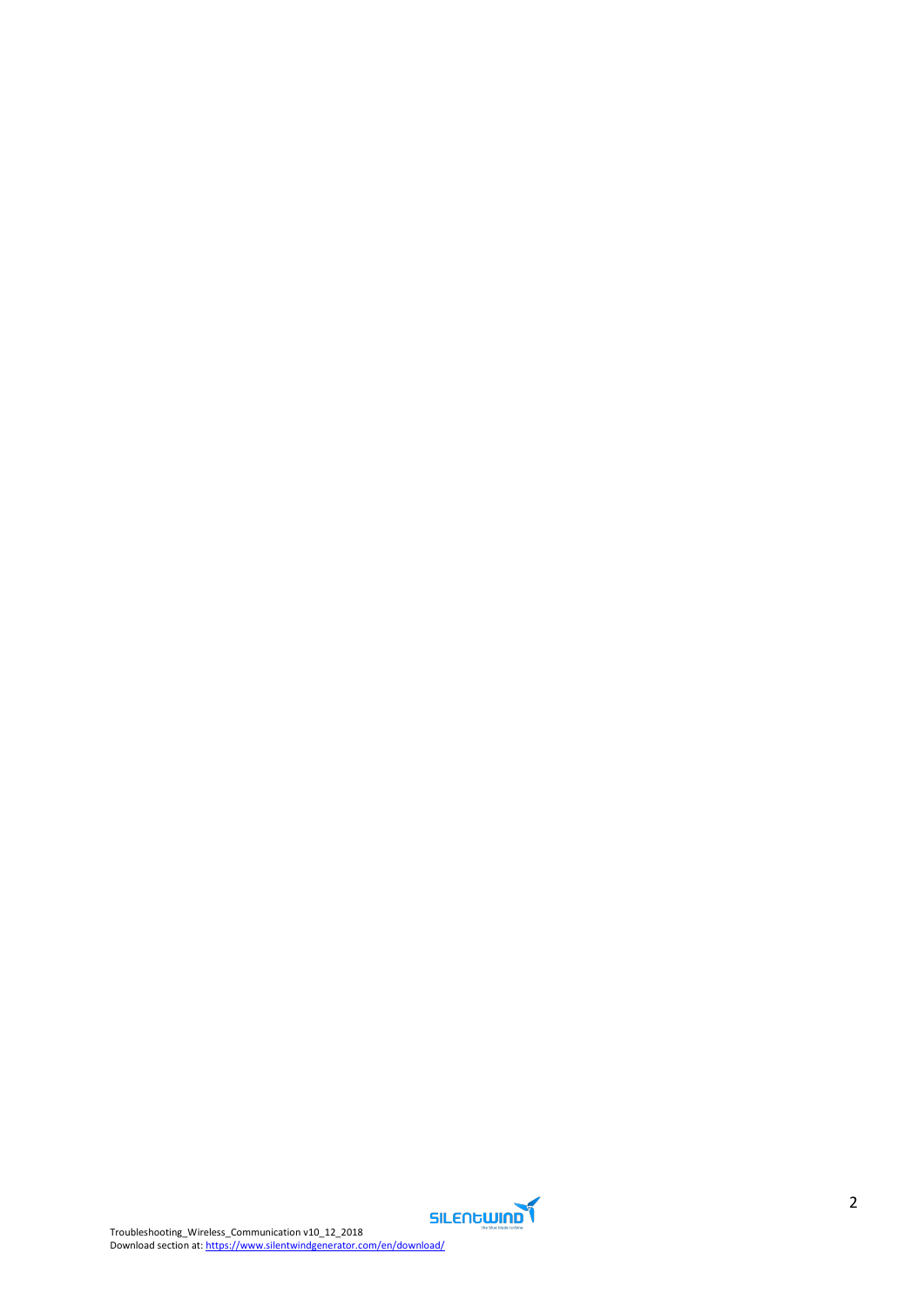# Index

|    | 1.1   |  |
|----|-------|--|
|    | 1.2   |  |
| 2. |       |  |
|    | 2.1   |  |
|    | 2.2   |  |
| 3. |       |  |
|    | 3.1   |  |
|    | 3.2   |  |
| 4  |       |  |
|    | 4.1   |  |
|    | 4.2   |  |
|    | 4.2.1 |  |
| 4  |       |  |

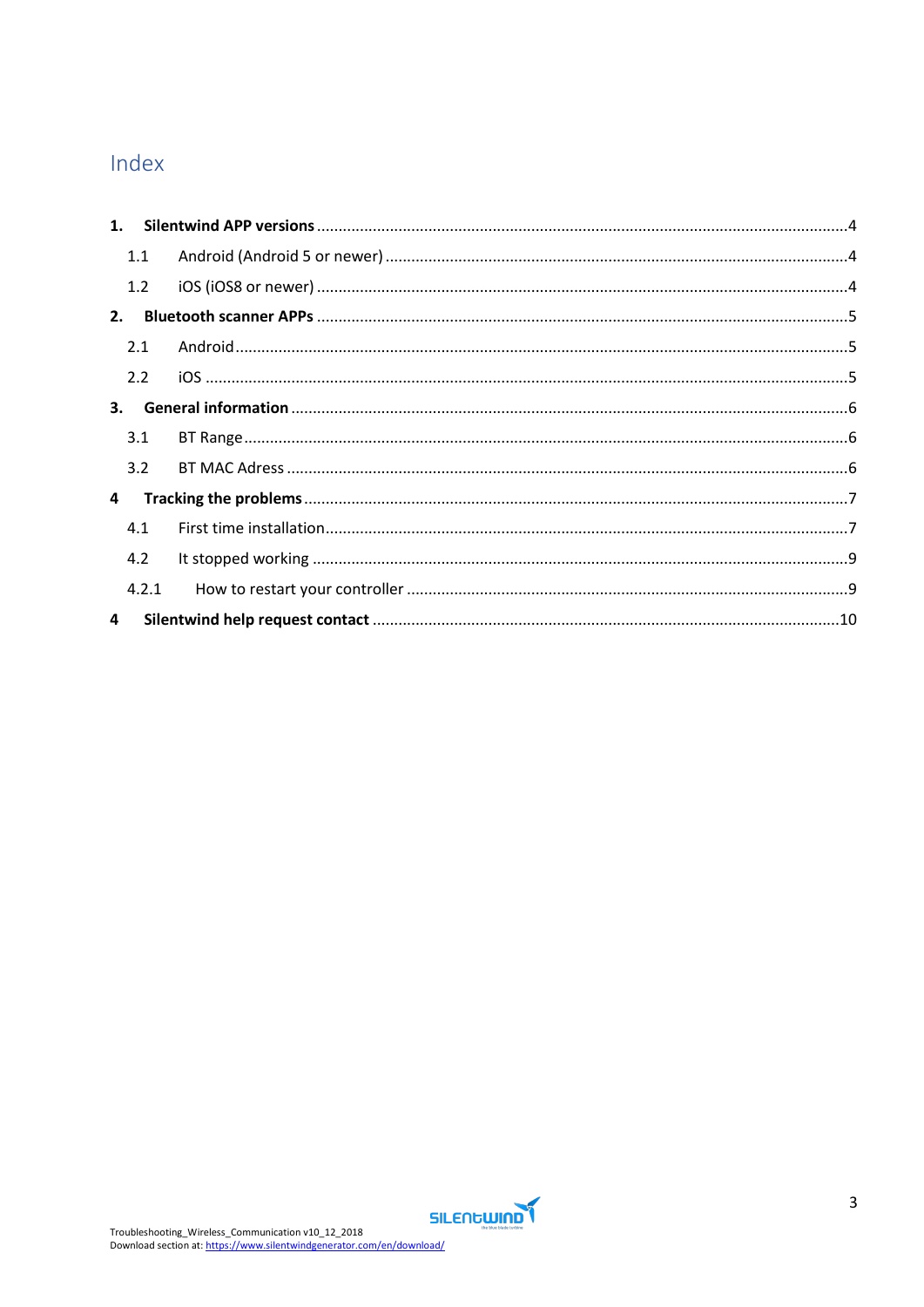# <span id="page-3-0"></span>**1. Silentwind APP versions**

- <span id="page-3-1"></span>1.1 Android (Android 5 or newer)
- Lite Version No MAC Address needed

<https://www.silentwindgenerator.com/en/download/#1525774759909-b0e91681-2fae800d-0013>

- Full version - MAC Address needed (limited to one controller only)

<https://play.google.com/store/apps/details?id=pt.dualtime.silentwind>

- <span id="page-3-2"></span>1.2 iOS (iOS8 or newer)
- Lite Version No MAC Address needed

<https://appsto.re/pt/eYxwkb.i>

- APP Full version - MAC Address needed (limited to one controller only)

<https://itunes.apple.com/pt/app/silentwind-wireless-controller/id1220352460?mt=8>



Please check our download section a[t https://www.silentwindgenerator.com/en/download/](https://www.silentwindgenerator.com/en/download/)

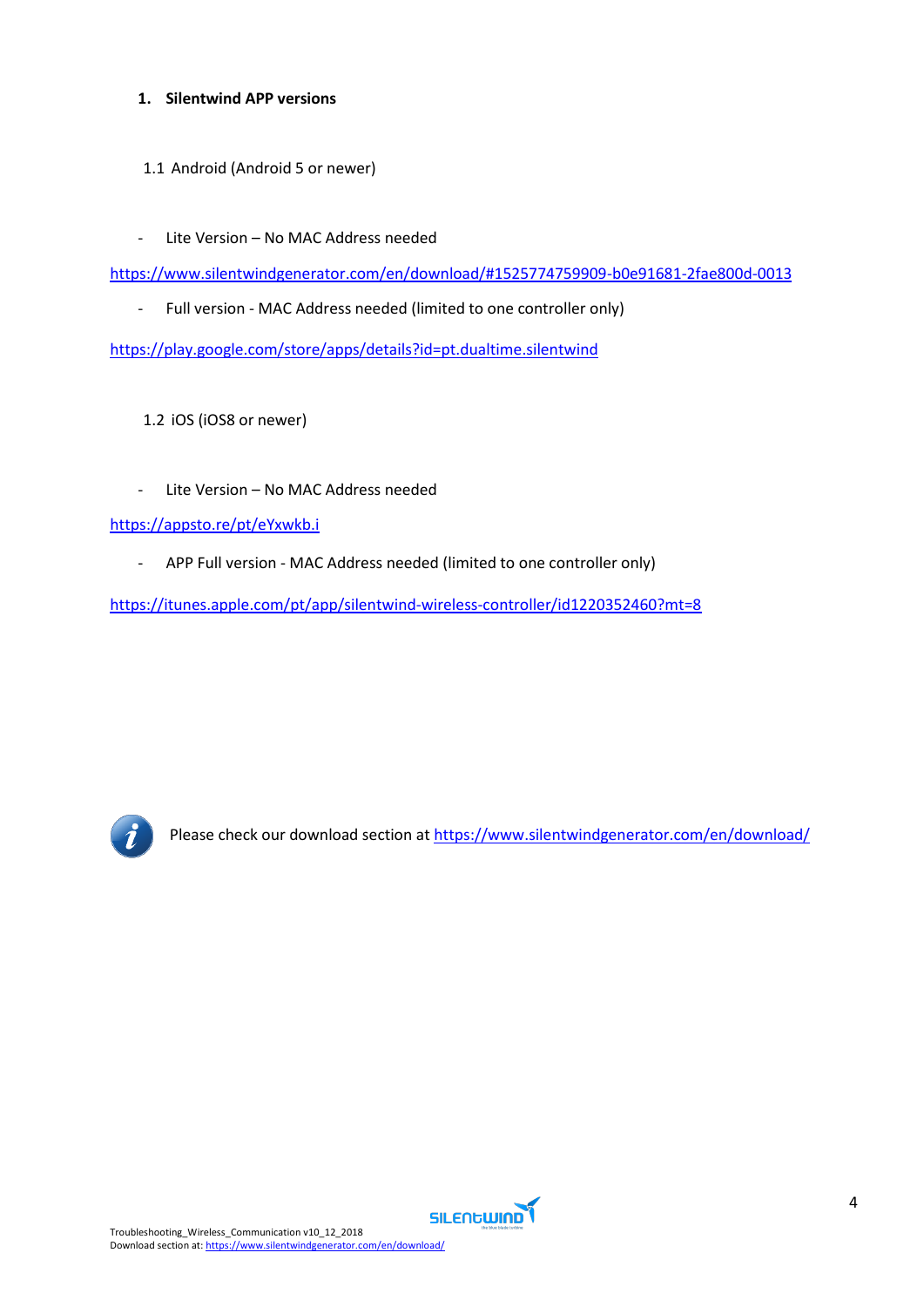#### <span id="page-4-0"></span>**2. Bluetooth scanner APPs**



It's not mandatory for you to install these APPs.

They can be very helpful to track BT problems or to identify the MAC address if needed. These APPs are just an example. You can install equivalent BT scanners if you wish.

#### <span id="page-4-1"></span>2.1 Android

These APPs can be downloaded at Google Play. Images taken from Google Play.

- **[BLE Scanner](https://play.google.com/store/apps/details?id=com.macdom.ble.blescanner)**
- [Bluetooth LE Tool](https://play.google.com/store/apps/details?id=com.michalpolewczak.bluetoothletool)



#### <span id="page-4-2"></span>2.2 iOS

These APPs can be downloaded at Apple APP Store. Images taken from Apple APP Store.

- [BLE Scanner](https://itunes.apple.com/us/app/bluetooth-smart-scanner/id509978131?mt=8)
- **[BLE Discovery](https://itunes.apple.com/us/app/ble-discovery/id821826273?mt=8&ign-mpt=uo%3D4)**

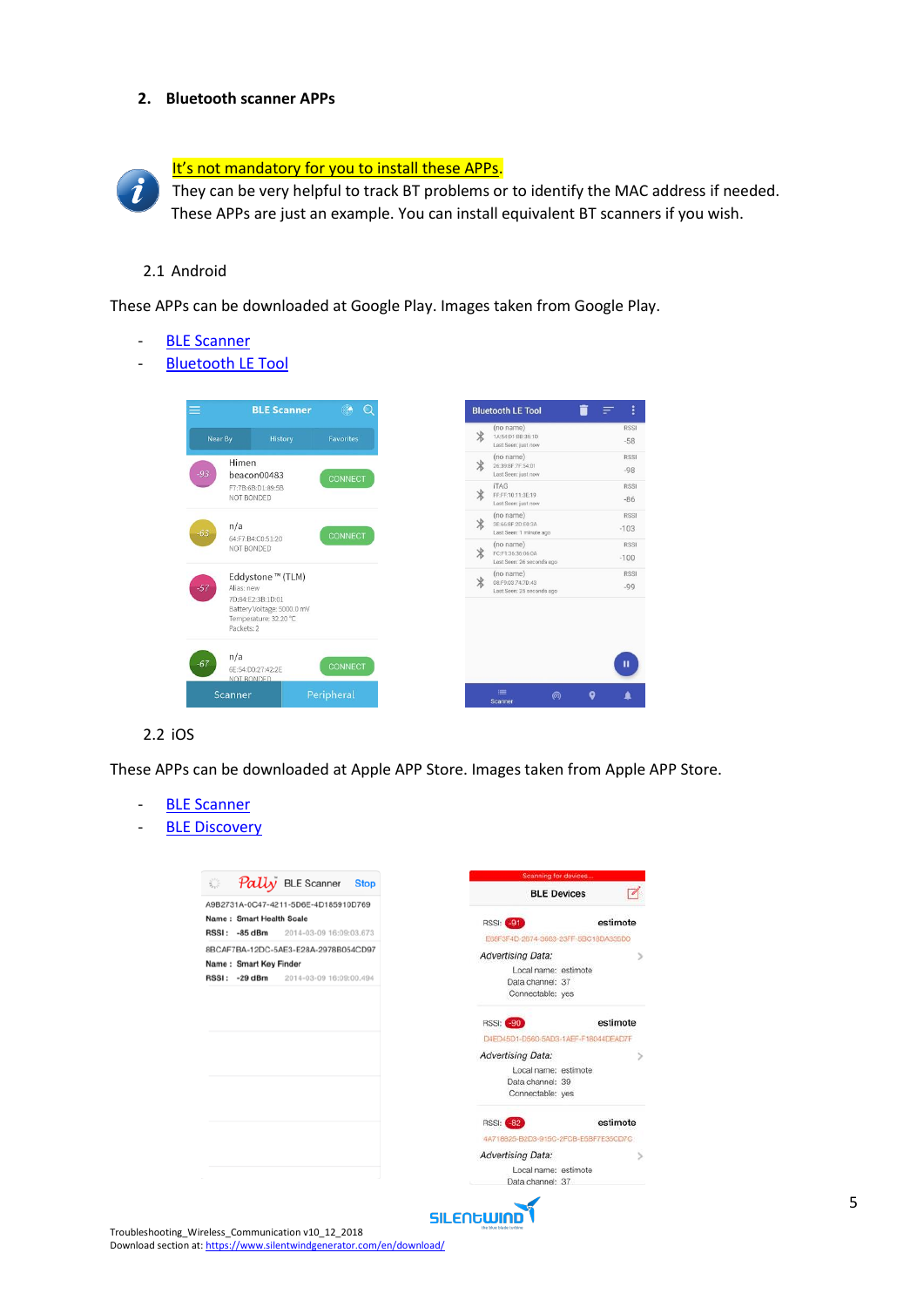# <span id="page-5-0"></span>**3. General information**

# <span id="page-5-1"></span>3.1 BT Range

Bluetooth is a wireless technology standard for exchanging data over short distances. Our wireless module as a maximum of 10m range indoor (please read the following lines carefully) but the signal is subject to external interferences which decreases it significantly. Walls and other electric equipment's are the most common factors which have negative impact on BT signal performance. Field tests shows that the Hybrid Boost Rev.0 or on older models the BT range is between 1 to 5 meters. The Hybrid Boost Rev.1 model, it's up to 10m range.

Your BT receiver range can also affect the total Bluetooth signal as shown on the picture bellow:



*Picture 1 - Equipment A and B Bluetooth range example*

With the above picture is easy to understand that to have a BT wireless communication there must be a coincident area and each equipment can contribute to it.



The information about Bluetooth communications are widely available over the internet and can be easily accessed.

# 3.2 BT MAC Adress

<span id="page-5-2"></span>The Bluetooth Address is a unique identifier assigned to each Bluetooth device by the manufacturer and is usually displayed as a 6 bytes written in hexadecimal and separated by colons (example-11:33:5A:4B:EA:FF).

Silentwind delivers a A5 sheet with the MAC Address identification but is always possible to find the ID by using a BT scanner Apps as mentioned on **[Bluetooth scanner APPs](#page-4-0)** chapter.

**SILENGWIND**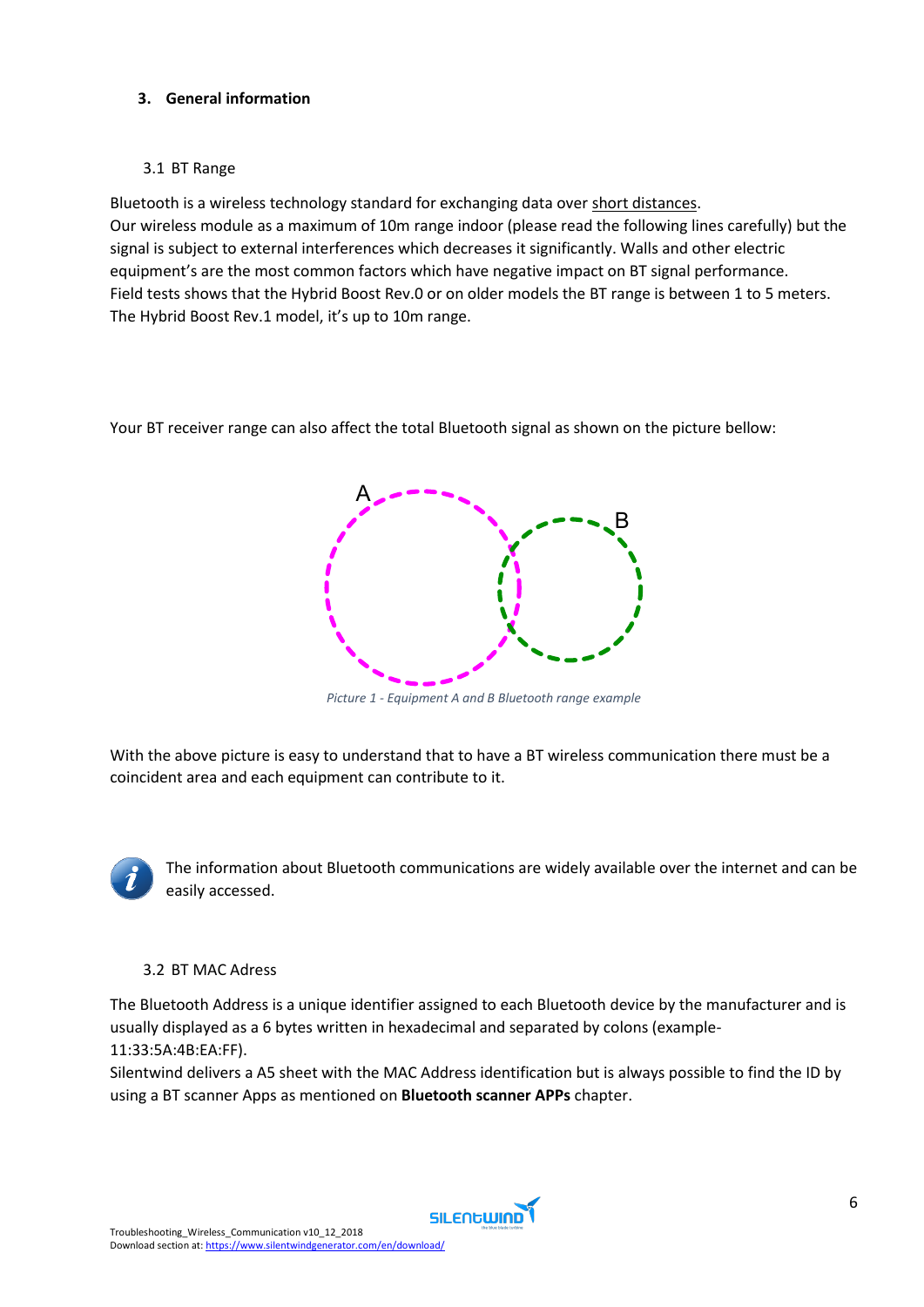#### <span id="page-6-0"></span>**4 Tracking the problems**

4.1 First time installation

<span id="page-6-1"></span>Please notice that smartphones or tablets Operating Systems might have different behaviors depending on its version. The following pictures will be used as an example.

- On your device, please verify if your Bluetooth is ON.

| Y<br>Settings                  |                  | 8<br>$-22.22$ | <b>くSettings</b>                                                                   | <b>Bluetooth</b> |  |  |
|--------------------------------|------------------|---------------|------------------------------------------------------------------------------------|------------------|--|--|
| <b>WIRELESS &amp; NETWORKS</b> |                  |               |                                                                                    |                  |  |  |
| ☞                              | Wi-Fi            | <b>ON</b>     | Bluetooth                                                                          |                  |  |  |
| 闲                              | <b>Bluetooth</b> | ON            | Location accuracy and nearby services are improved<br>when Bluetooth is turned on. |                  |  |  |
|                                | Data usage       |               |                                                                                    |                  |  |  |

*Picture 2 - Android and iOS Bluetooth ON/OFF examples*

- Start your Silentwind APP.
- On the Full version App, please insert the device MAC Address and add a device custom name. Click on CONNECT.
- On the Lite version App click on SEARCH and choose the "win-power" device and then click on CONNECT.

| Serial Number | FF:FF:FF:FF:FF:FF    |
|---------------|----------------------|
|               | Device Name          |
| Model         | 12v<br>$\rightarrow$ |
|               | Connect              |
|               |                      |
|               |                      |
|               |                      |

*Picture 3 – Silentwind Full version App on the left and the Lite version App on the right*

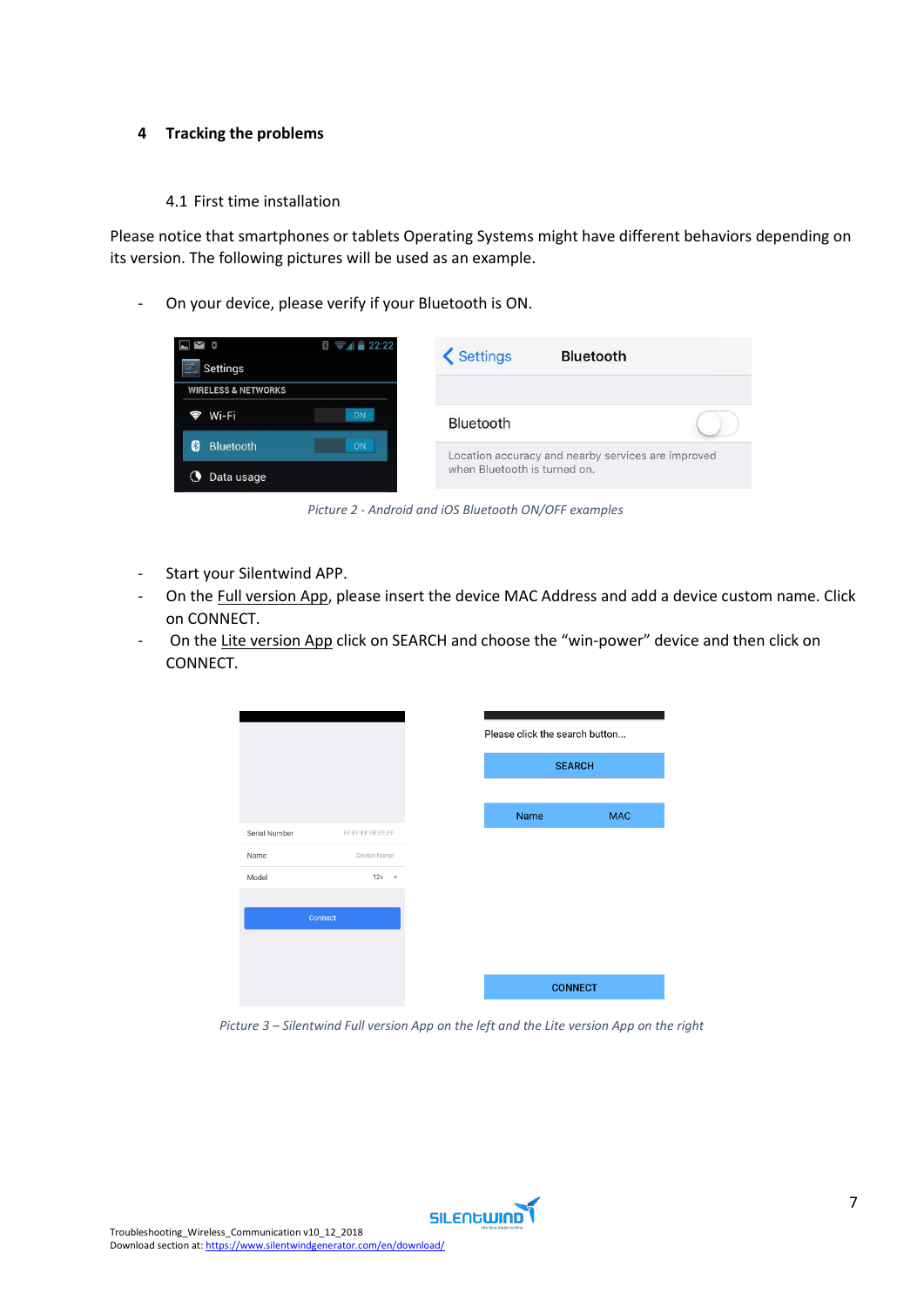When bonding the BT for the first time the pairing request pop up might appear.

You must allow the pairing request with your device but if you reject it, you must turn your BT OFF and then ON again and repeat the procedure and accept the pairing afterwards or you won't be able to establish the communication.

| <b>Bluetooth pairing request</b>                                                                           | <b>Bluetooth Pairing Request</b> |      |
|------------------------------------------------------------------------------------------------------------|----------------------------------|------|
| Device                                                                                                     | would like to                    |      |
| Type the pairing code then press                                                                           | $n_{\rm r}$                      |      |
| Return or Enter                                                                                            | pair with your iPhone.           |      |
| Pairing grants access to your contacts and call<br>history when connected.<br><b>PAIR</b><br><b>CANCEL</b> | Cancel                           | Pair |

*Picture 4 – Pairing request on Android and iOS examples*

Sometimes you'll have to shut down the Siletwind APP and repeat the procedure to be able to establish communications.

Please be sure that your smartphone allows the controller wireless communication. You can see the paired devices on your Bluetooth settings.

If your device is listed on the paired devices, you must be successful on using your Silentwind APP.





Unfortunately, configuring the Bluetooth connection for the first time can be tricky. If you fail to connect on the first try please repeat all the steps from the beginning. There are a lot of resources that might help you to solve communication problems which are common in all BT devices.

You can check the following links:

<https://www.techlicious.com/how-to/how-to-fix-bluetooth-pairing-problems/> <https://thewirecutter.com/blog/understanding-bluetooth-pairing-problems/>

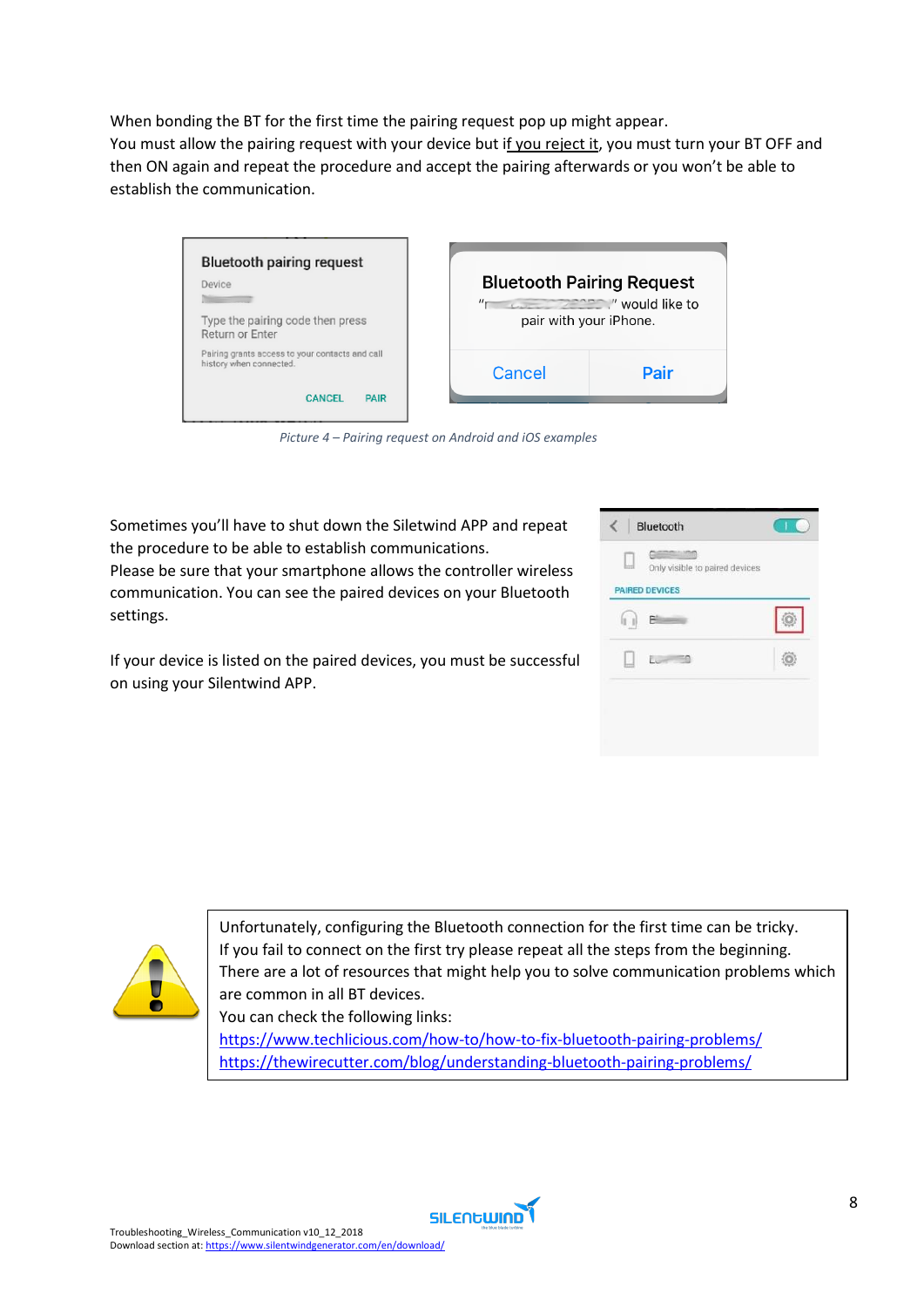# <span id="page-8-0"></span>4.2 It stopped working

If your Silentwind APP was working OK and now is not able to establish communications with your charge controller, please follow the instructions bellow.

- Make sure that your device Bluetooth is ON and your controllers is listed on the BT paired devices.
- Check if you get the charge controllers BT signal by using a BT Scanner App as mentioned at **[Bluetooth scanner APPs](#page-4-0)** chapter.
- If you don't have the BT wireless signal from your charge controller, turn your charge controller OFF and ON again to restart it. (follow the instructions at [How to restart your controller](#page-8-1) chapter below).

# 4.2.1 How to restart your controller

- <span id="page-8-1"></span>- Cover your Solar panels if available. Turn them OFF. Disconnect them from the Hybrid charge controller.
- Stop the wind generator by using the BRAKE function key at the controller.
- Please tie the blades with a rope to avoid them to rotate.
- Disconnect the three AC wind generator wires and shunt them together using a duct tape.



 No energy must be produced from your wind generator and your solar panels when you disconnect the equipment. If you do not follow this procedure, it will damage your controller!

- After following the above instructions, it is safe to disconnect your batteries from your controller. After the controller turns OFF, wait for about 10 minutes to let it discharge completely.
- Connect the batteries again.
- Connect the solar panels.
- Connect the Wind generator.
- Uncover the panels and untie the wind generator.
- Check if there is wireless signal by using the APPs mentioned at the **[Bluetooth scanner APPs](#page-4-0)** chapter. Make sure that you are close to the charge controller (no more than 1m)
- If your signal is not listed on the Wireless scanner APP's, please contact Silentwind.
- If your wireless signal is listed, start your Silentwind APP.
- If your Silentwind APP is not detecting the device BUT you do have the wireless signal on your smartphone or tablet, follow the bellow instructions.
- Turn your BT OFF and ON, turn ON Discoverable mode also. If it was OFF, turn it ON and start the Silentwind App again.

If all above is OK but you still are not able to connect, try to delete the previous paired installation from your list of paired BT devices on your cellphone or on your tablet. Start over again from the beginning.

If everything fails, please contact Silentwind.